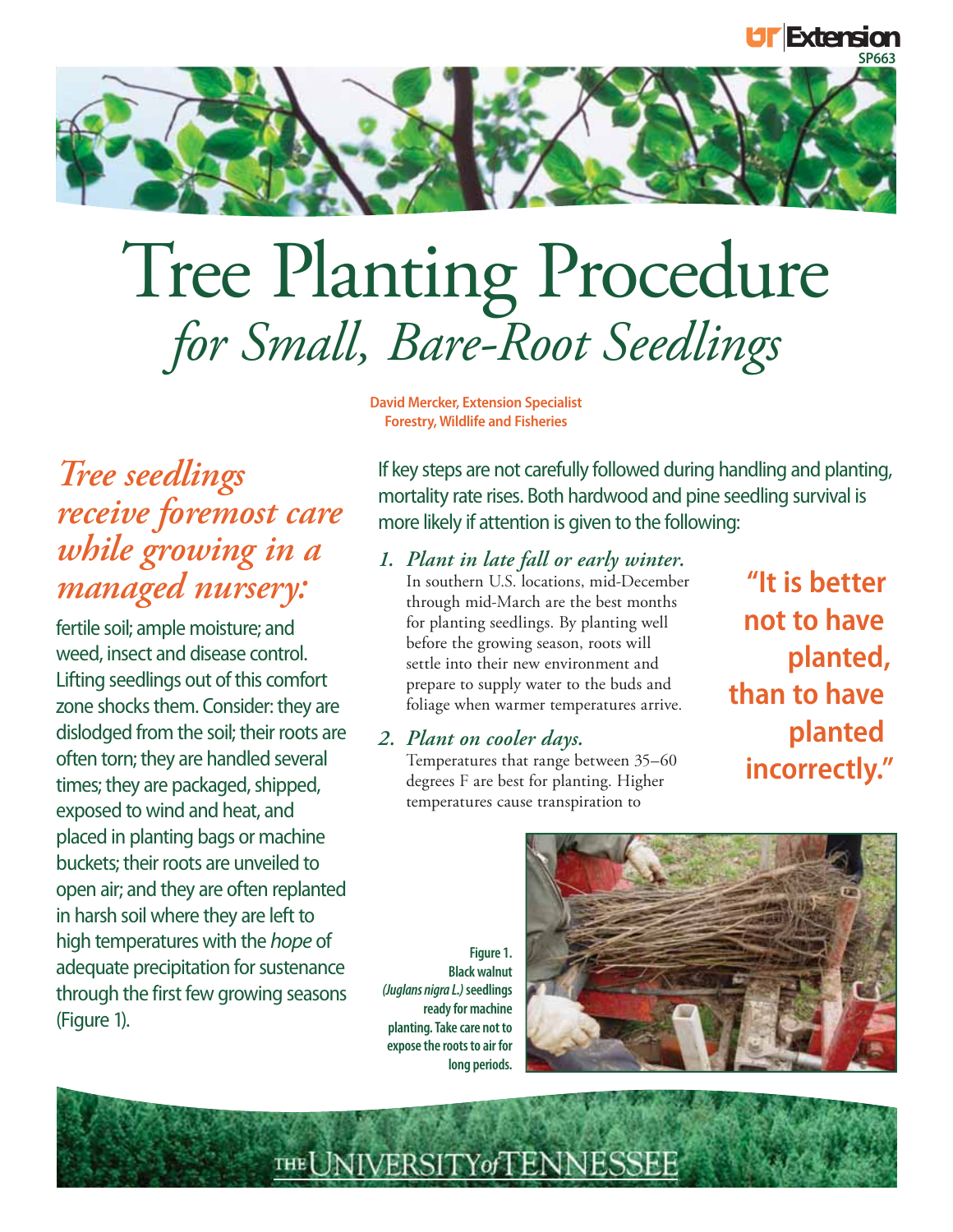

increase and will dry the roots (transpiration is the process by which water vapor leaves a living plant and enters the atmosphere). Lower temperatures could freeze the roots, causing mortality.

*3. Protect seedlings during vehicular transport.* Transporting seedlings in an enclosed vehicle is preferred to open-air transport. Cover the bags of seedlings with a tarp during transport. High winds increase transpiration. It is best to transport on cool days or at cooler times of the day.

#### *4. Store seedlings properly.*

Find a place to store your seedlings well ahead of their arrival from the nursery. If immediate planting is not possible, seedlings should be stored in an enclosed cooler where temperature and moisture are regulated. Keeping the air temperature low and the humidity high will slow transpiration. Maintain air temperature at 35-38 degrees F. When stacking bags of seedlings for long storage periods, crisscross them, leaving large air gaps for better ventilation. Otherwise, heat will build near the center of the bags. If temperature-controlled facilities are not available, or if the seedlings will be planted quickly, store the seedlings in a cool, dark location, away from the wind (in a cellar, barn, etc.) It is best not to open the bags; however, if the bags cannot be stored in a cool location, open them periodically for inspection to determine if watering is necessary. Be careful not to add too much water. Rather, keep seedlings moist, not saturated. Excess water can harm the roots if left too long.

# *5. Treat seedlings properly at the planting site.*

Seedlings can deteriorate rapidly, particularly once on the planting site. High air temperature and wind will stress the seedlings (especially when atmosphere humidity is low). Park your

**Figure 2. Hand planting is more common with small projects or in difficult terrain.**

transport vehicle in the shade, in lower spots, shielding the seedlings from destructive elements (heat, light and wind). Insulation tarps provide desirable protection. Avoid opening the seedling bags until near the time of planting. Avoid exposing the roots to the open air for very long. If air temperature reaches 75 degrees F, planting should cease. Large portable coolers are ideal for field storage of seedlings, but are often not available.

## *6. Plant seedlings using the best method.*

Two methods are used for planting tree seedlings: hand planting and machine planting. Both are acceptable. **Hand planting** (Figure 2) is more common on steeper terrain or in forested areas that have recently been harvested. Seedlings are placed in planting bags, then hand tools such as a dibble bar or hoe-dad is used to penetrate the soil and create an opening for the roots. Once the seedling is planted, the hole is resealed with the tool and foot pressure (to close soil air pockets). Take care not to "J" root the seedlings by jamming the roots into the ground. Rather, insert the roots in a natural, vertical position.

 A **machine planter** is normally pulled behind a tractor with a 3-point hitch (Figure 3).



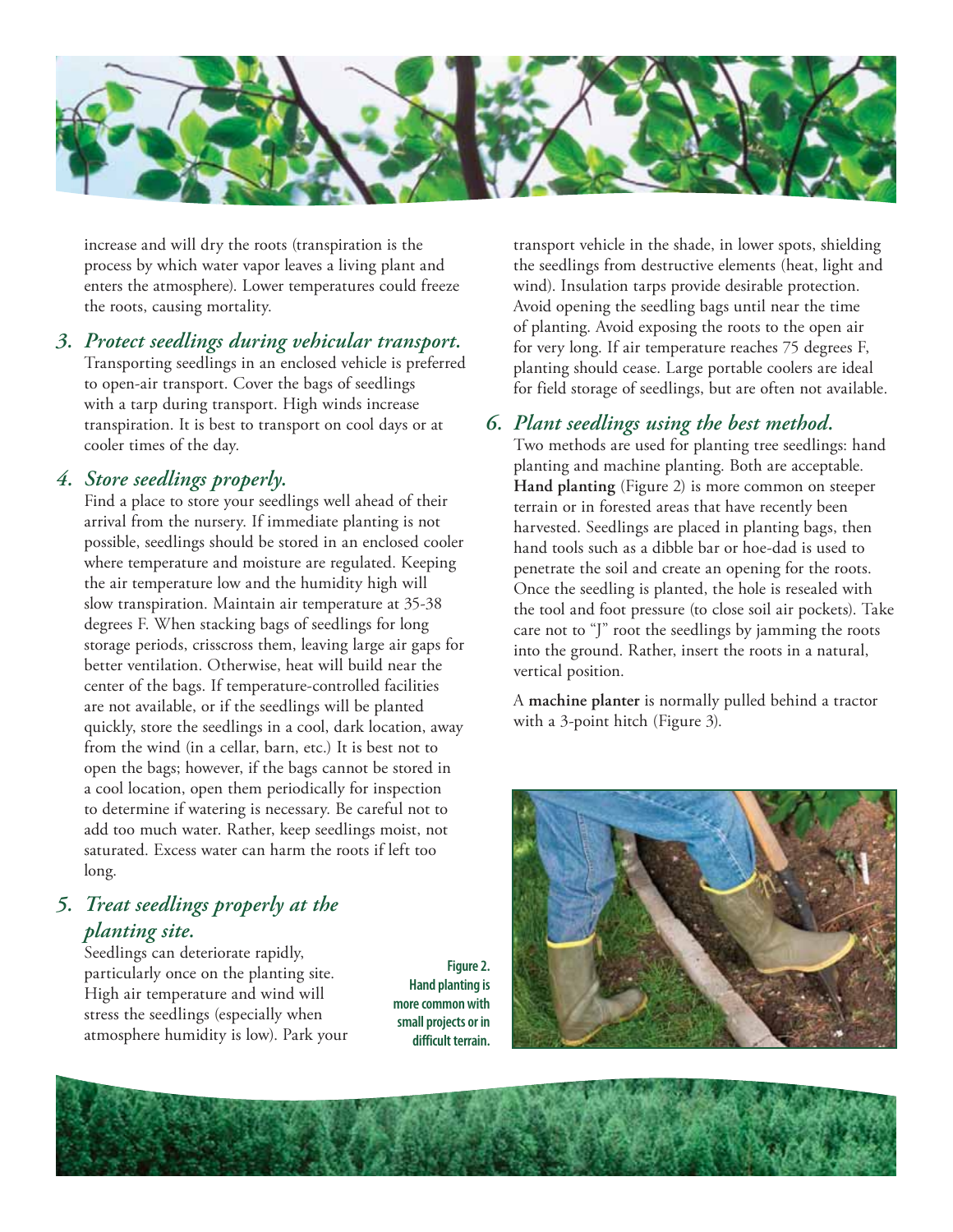



 The planter has a coulter (slicing through the soil), a foot (pulling the machine below surface level), trencher plates (opening the soil for seedling placement) and packing wheels to re-close and compress the soil. Machine planting, as compared to hand planting, generally has a slightly better survival rate, delivers more consistency in spacing and works best when converting old fields or pastures to forest. Trees *can* be improperly planted with a machine. The machine should not be operated faster than 3 mph (causing the roots to become crooked and the trees to lean). Trees (and the machine) must be checked frequently, especially when different soil textures are encountered.

 Plant seedlings deep, at least to the original level planted while in the nursery (as noted by the darkened ring where the lower stem meets the roots). It's better to plant slightly too deep than too shallow. Make sure that all air pockets are sealed by applying pressure to the soil surrounding the seedling. Straighten seedlings as needed. Be certain not to allow any lateral roots to be exposed above the soil level.

**Figure 3. Machine planting to restore 120 acres of bottomland row crops to native hardwood timber at the West Tennessee Center for Research and Education (January 2004).**

## *7. Conduct a survival check.*

A survival exam should be conducted near the end of the first growing season. Hardwood trees may need to be examined in late summer before the leaves turn color and fall off. The survival plots should be systematically dispersed and measure one-hundredth of an acre (such plots have a radius of 11 feet 9.3 inches). If cost-share funds were used to establish the planting, it may be necessary to maintain a certain level or percentage of live seedlings. In most cases, a survival rate of 300 or more trees per acre is recommended. The original planting plan should have specified this minimum survival level. Your professional forester can assist with the survival check and replanting recommendations.

Cost-share assistance for tree planting from the federal or state government is occasionally available. For more information regarding planning and implementing a tree planting project, contact the Tennessee Department of Agriculture, Forestry Division, at 615-837-5411 or http://www.state.tn.us/ agriculture/forestry/index.html. If done correctly, seedling survival is more likely, and the benefits of forest restoration will be enjoyed more quickly.